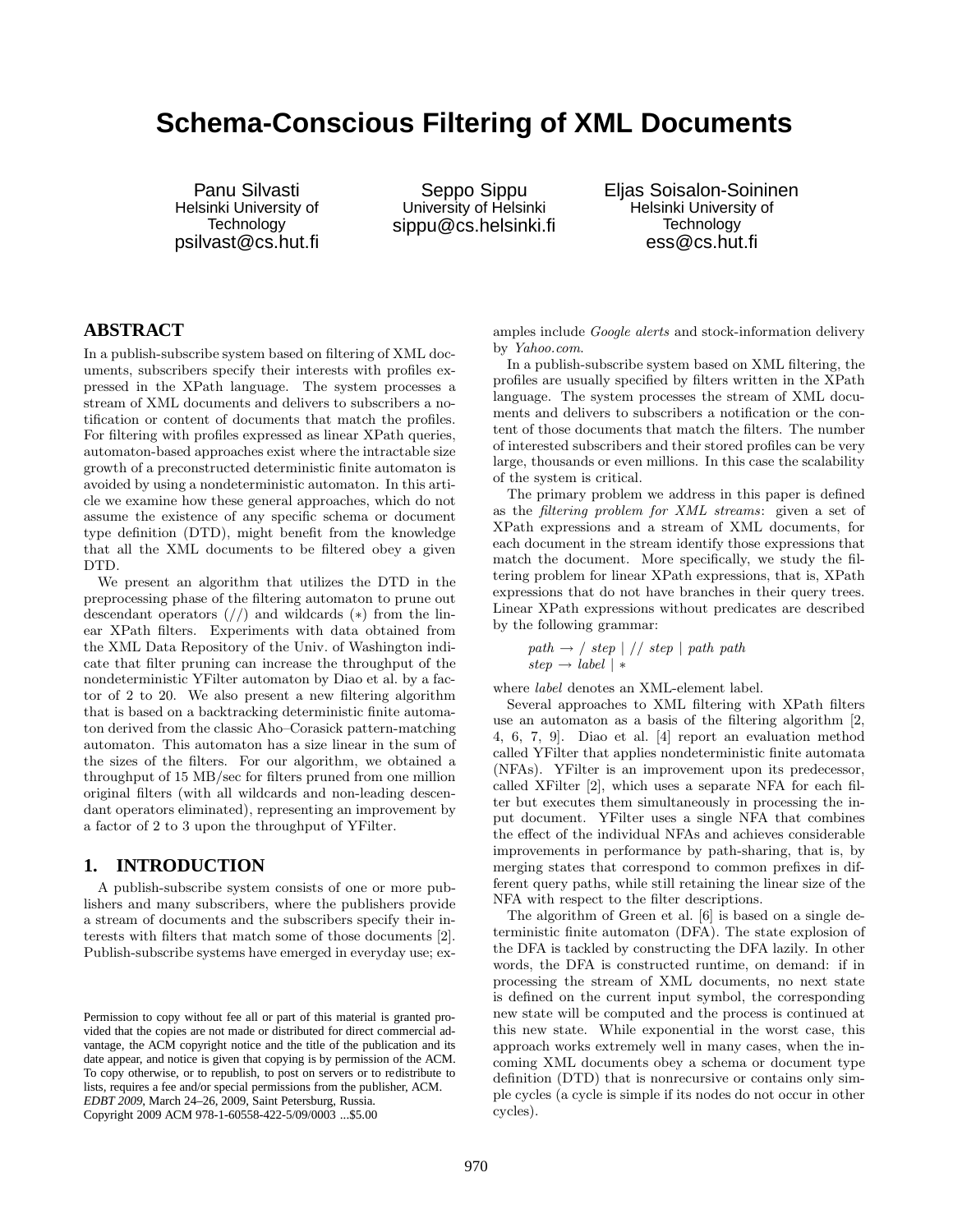The filtering methods cited above are general in that the input documents to be filtered are not required to comply with any predefined schema or DTD; they are only expected to obey the generic syntax of XML. However, in practice the documents published by a specific site may very well be restricted to a few number of different topics and described by a specific XML schema. This raises the question whether filtering speed or throughput could be improved by utilizing knowledge about a DTD in building the filtering automaton.

Fernández and Suciu [5] have presented a technique called "query pruning" for optimizing regular path expressions with graph schemas. Inspired by their work, we have developed a new optimization method, called filter pruning, that takes as input a DTD and a set of linear XPath filters and produces a set of "pruned" linear XPath filters that contain as few descendant operators "//" and wildcards "∗" as possible. The set of pruned filters is equivalent to the set of original filters in that each original filter is represented by the union of a set of pruned filters that match the same set of XML documents, provided that the documents obey the DTD. Imposing some simple conditions stating when an operator may be eliminated we can guarantee a polynomial bound on the total size of the pruned filters.

Our experiments with two XML data sets obtained from the XML Data Repository of the Univ. of Washington [12] indicate that filter pruning can increase the throughput of the nondeterministic YFilter automaton by Diao et al. [4] by a factor of 1.3 to 22.8. The DTD of one of these data sets is nonrecursive, allowing exhaustive elimination of all "∗" and " $\frac{1}{2}$ " operators, while the other DTD is slightly recursive, so that 14–33  $\%$  of the "//" could not be eliminated. The filter workloads were generated by the XPath query generator described by Diao et al. [4].

We have also designed a filtering algorithm that seems to be especially amenable to filter pruning. The basis of our algorithm is the classic Aho–Corasick [1] pattern-matching automaton (PMA), turned from a language recognizer to a filtering automaton with a backtracking facility. The filterpruning optimization is first applied to eliminate all wildcards "∗" and as many descendant operators "//" as possible from the linear XPath filters. Then the PMA is constructed for the set of keywords formed from the XML element strings separated by the "//" operators that possibly remain in the pruned filters. If all non-leading "//" operators can be eliminated from the filters, our basic algorithm is able to report exact matches for all filters. To handle any remaining non-leading "//" operators we have developed an extended algorithm that can be used to match sequences of keywords.

Our filtering method shares with NFA-based methods such as YFilter [4] the guarantee of a polynomial worst-case size bound of the filtering automaton with respect to the original filters, while gaining from the determinism offered by a preconstructed DFA-like PMA. For our algorithm, we obtained a throughput of 15 MB/sec for filters pruned from one million original filters (with all wildcards and non-leading descendant operators eliminated), representing an improvement by a factor of 2 to 3 upon the throughput of YFilter.

The idea of using the Aho–Corasick PMA for XML document filtering is presented by Soisalon-Soininen and Ylönen [11]. Preliminary results of our pruning and filtering algorithms were presented at the VLDB 2008 Ph.D. Workshop  $[10]$ .

Our paper is organized as follows. In Sec. 2 we present



Figure 1: A nonrecursive DTD and its graph schema.

our pruning algorithm, and in Sec. 3 we show how the Aho– Corasick PMA can be turned to a filtering automaton for tree-structured text such as XML. In Sec. 4 we present our extended algorithm for filtering with sequences of keywords, to be used when pruning cannot eliminate all non-leading descendant operators from the filters. In Sec. 5 we report results from experiments with our algorithms, such as memory consumption and filtering speed, as well as a limited benchmarking with YFilter. In Sec. 6 we compare our method with relevant previous work.

## **2. FILTER PRUNING**

Assume an NFA-based filtering algorithm such as YFilter [4] where a single NFA is constructed for a set of linear XPath filters. To such an NFA, occurrences of wildcards "∗" in the filters add transitions on a large set of symbols, and occurrences of the descendant operator "//" add loops on a large set of symbols. These transitions and loops cause a lot of nondeterminism, and if the NFA is to be transformed into a DFA, a state explosion may result, although only a small subset of the states and transitions might be visited in running the automaton on actual input documents.

Assuming that the XML documents to be filtered all conform to a given document type definition (DTD), we can expect improvements in filtering speed if we manage to restrict the transitions of the filtering automaton to those that may actually be traversed when filtering an input document that conforms to the DTD. Green et al. [6] showed that their approach of constructing the DFA lazily results in a small and fast filtering automaton when the input documents conform to a DTD that is nonrecursive or contains only simple cycles.

In this section we show how to utilize the DTD to eliminate or "prune out" as many of the wildcards and (nonleading) descendant operators as possible from the subscriberprovided linear XPath filters. We call the process filter pruning, in analog with "query pruning" presented by Fernández and Suciu [5]. Our ultimate goal is a set of pruned filters in which all wildcards and all non-leading descendant operators have been eliminated, but this may not always be possible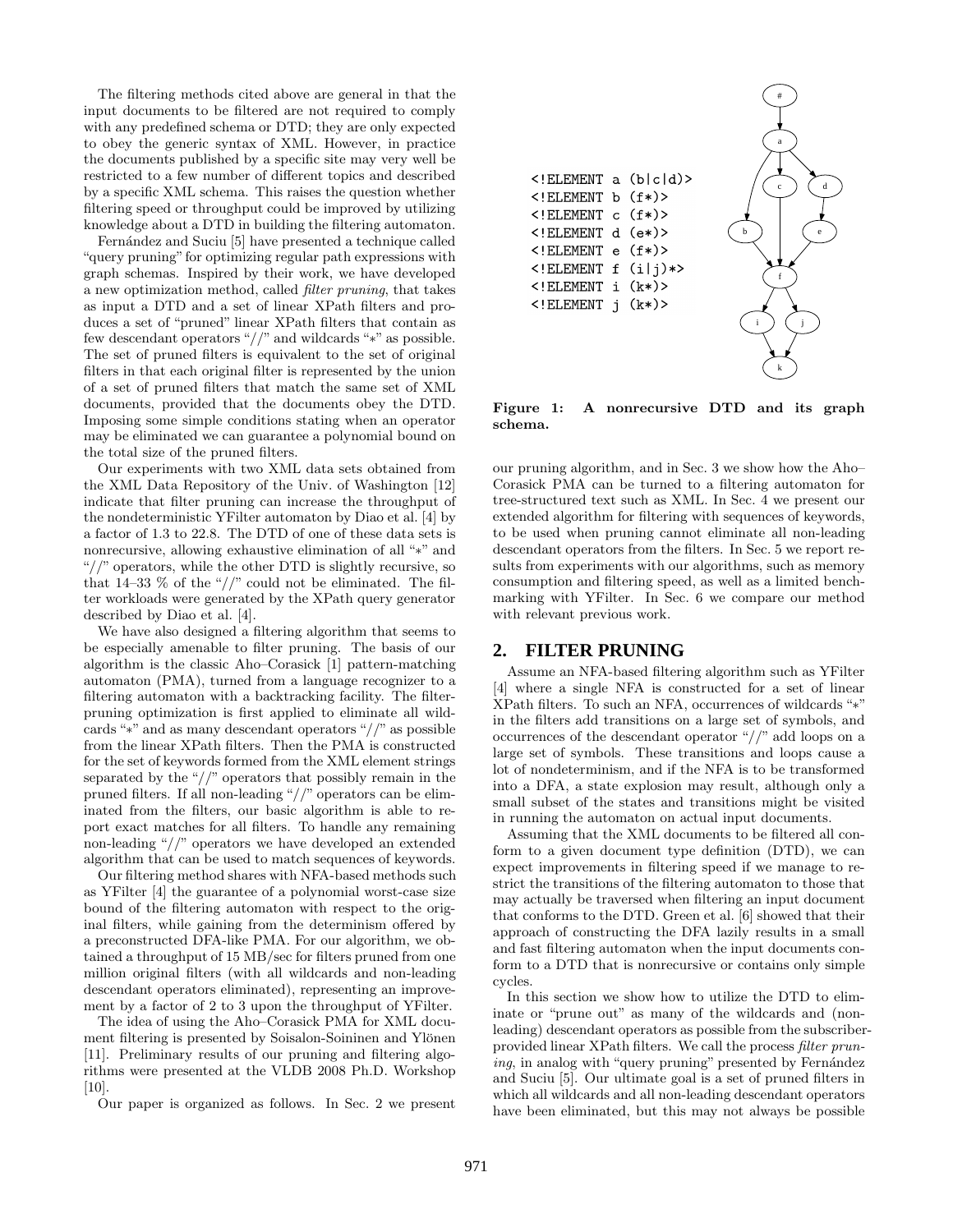because of recursion in the DTD or because the pruning may result in too many pruned filters or in too large pruned filters.

Given a DTD or schema, let G be its *graph schema* [3], that is, the directed graph whose set of nodes is the set of XML elements in the DTD and that contains a directed edge from node  $a$  to node  $b$  if and only if  $b$  is a child element of a. There is a distinguished node, labeled with  $\#$  and representing the root element of an XML document, that has no incoming edges. Fig. 1 shows a sample DTD and its graph schema. This DTD is nonrecursive, and hence its graph schema is acyclic.

We say that a linear XPath filter  $V$  is *consistent* with the DTD, if it represents at least one path in the graph schema G of the DTD; in other words, we can find XML elements substituting for the occurrences of the wildcard " $*$ " in  $V$ , and strings of XML elements separated by child operators "/" substituting for the occurrences of the descendant operator "//" in  $V$ , such that the resulting string (of XML elements and child operators "/"), when stripped of all child operators, is a path in G from the root element down to some element.

As with YFilter [4], we assume that each subscriber-defined XPath filter is first rewritten into an equivalent form in which (1) each occurrence of "//\*" is turned into "/\*//", (2) each maximal substring of multiple consecutive substrings "/\*//" is turned into a single "/\*//", and (3) "//" is removed from "/\*//" occurring at the end of the filter.

Algorithm 1 Checking a linear XPath filter  $V$  for consistency with a DTD.

 $S \leftarrow V$  $Accessible \leftarrow \{\#\}$ while  $Accessible$  is nonempty and  $S$  is nonempty do if S is of the form  $/bS'$  where b is an element then if  $b \in children(Accessible)$  then  $Accessible \leftarrow \{b\}$ else  $Accessible \leftarrow \text{empty}$ end if else if S is of the form  $/*S'$  then  $Accessible \leftarrow children(Accessible)$ else if S is of the form  $//bS'$  where b is an element then if  $b \in descendant(Accessible)$  then  $Accessible \leftarrow \{b\}$ else  $Accessible \leftarrow \text{empty}$ end if end if  $S \leftarrow S'$ end while return( $Accessible$  is nonempty and S is empty)

Algorithm 1 checks a filter V for consistency with a DTD, using the graph schema of the DTD. For element set  $E$ , the function *children* $(E)$  returns the the set of all children of all elements in  $E$ , and the function *descendant*( $E$ ) returns the set of all descendants of all elements in  $E$ . The algorithm processes filter V from left to right, extracting step by step a prefix of  $V$ , and maintaining a set *Accessible* that contains the set of elements accessible in the graph schema from the root element upon reading the so-far-extracted prefix of  $V$ . Filter  $V$  is consistent with the DTD if and only if the algo-

| Original filter   Pruned filter |                                                                  |
|---------------------------------|------------------------------------------------------------------|
| $\frac{a}{f}$                   | $\sqrt{a/b/f}$ $\cup$ $\sqrt{a/c/f}$ $\cup$ $\sqrt{a/d/e/f}$     |
| //c/f//k                        | $//c/f/i/k \cup //c/f/j/k$                                       |
| $/\ast/b$                       | $\sqrt{a/b}$                                                     |
| $/a/*$                          | $\int a/b$ $\cup$ $\int a/c$ $\cup$ $\int a/d$                   |
| $\frac{a}{f}$                   | $\frac{a}{b}f \cup \frac{a}{c}/f$                                |
| $/\sqrt{*/\sqrt{*/\ast}}$       | $\sqrt{a/b/f/i}$ $\cup$ $\sqrt{a/b/f/j}$ $\cup$ $\sqrt{a/c/f/i}$ |
|                                 | $\bigcup$ /a/c/f/j $\bigcup$ /a/d/e/f                            |

Table 1: Original XPath filters and corresponding pruned filters obtained by pruning with the DTD of Fig. 1. All wildcards "∗" and all non-leading descendant operators "//" were eliminated.

rithm reaches the end of V with the set Accessible nonempty. The variable  $S$  stores the non-yet-processed suffix of  $V$ .

Pruning a filter  $V$  with respect to a DTD is just finding all combinations of substituting elements for as many occurrences of "∗" as possible, and all substituting element strings for as many (non-leading) occurrences of "//" as possible, such that the pruned filters  $V_1, \ldots, V_n$  obtained by those substitutions are consistent with the DTD and that their union, denoted by  $V_1 \cup \ldots \cup V_n$ , is *equivalent* to the original filter  $V$ , that is, any XML document that conforms to the DTD matches with V if and only if it matches with one of the filters  $V_i$ ,  $i = 1, \ldots, n$ .

Tab. 1 shows a set of filters and the result of pruning them with respect to the nonrecursive DTD of Fig. 1 when all the "∗" operators and all non-leading "//" operators are eliminated. For example, in the case of the original filter  $\frac{a}{f}$ , we find that the graph schema of the DTD contains three paths from element a, the child of root element  $\#$ , to element f, namely abf, acf, and adef. Thus the element strings to be substituted for the occurrence of "//" are /b, /c, and /d/e, resulting in the pruned filter  $\frac{a}{b/f} \cup \frac{a}{c/f} \cup \frac{a}{d}/e/f$ .

The ultimate goal of exhaustive elimination of  $\frac{n}{r}$  operators naturally cannot be achieved when the DTD is recursive, that is, when the graph schema is cyclic, but exhaustive elimination of "//" or "\*" may also be infeasible with nonrecursive DTDs. A simple example of a case in which exhaustive elimination results in an exponential increase in the size of filters with respect to the combined size of the DTD and the filters is the DTD having elements  $a_1, \ldots, a_k, a_{k+1}$ ,  $b_1, \ldots, b_k, c_1, \ldots, c_k$ , where  $b_i$  and  $c_i$  are children of  $a_i$ , and  $a_{i+1}$  is a child of both  $b_i$  and  $c_i$ ,  $i = 1, ..., k$ . Eliminating "//" from the filter  $\frac{a_1}{a_{k+1}}$  results in a union of  $2^k$ pruned filters of size  $\Theta(k)$ , although the original filter is of size  $O(1)$  and the DTD is of size  $O(k)$ . The same union of pruned filters is also the result of exhaustive elimination of "\*" from the filter  $\frac{a_1}{*}a_2}{*}'$ ... $\frac{*}{a_{k+1}}$ , which is of size  $O(k)$ . Obviously, we must control the number and size of pruned filters to be created.

For pruning a set of filters with respect to a DTD, we precompute a two-dimensional array, substitutes, indexed by pairs of elements in the DTD. For an element pair  $(a, b)$ , the entry substitutes  $[a, b]$  will contain the set of all strings  $\sqrt{c_1/c_2}/\dots/c_n$  such that  $ac_1c_2\dots c_nb$  is a path in the graph schema of the DTD, if the number of such strings is finite and the sum of their lengths falls below a preset limit; otherwise, the entry will be set empty.

The contents of the array substitutes only depend on the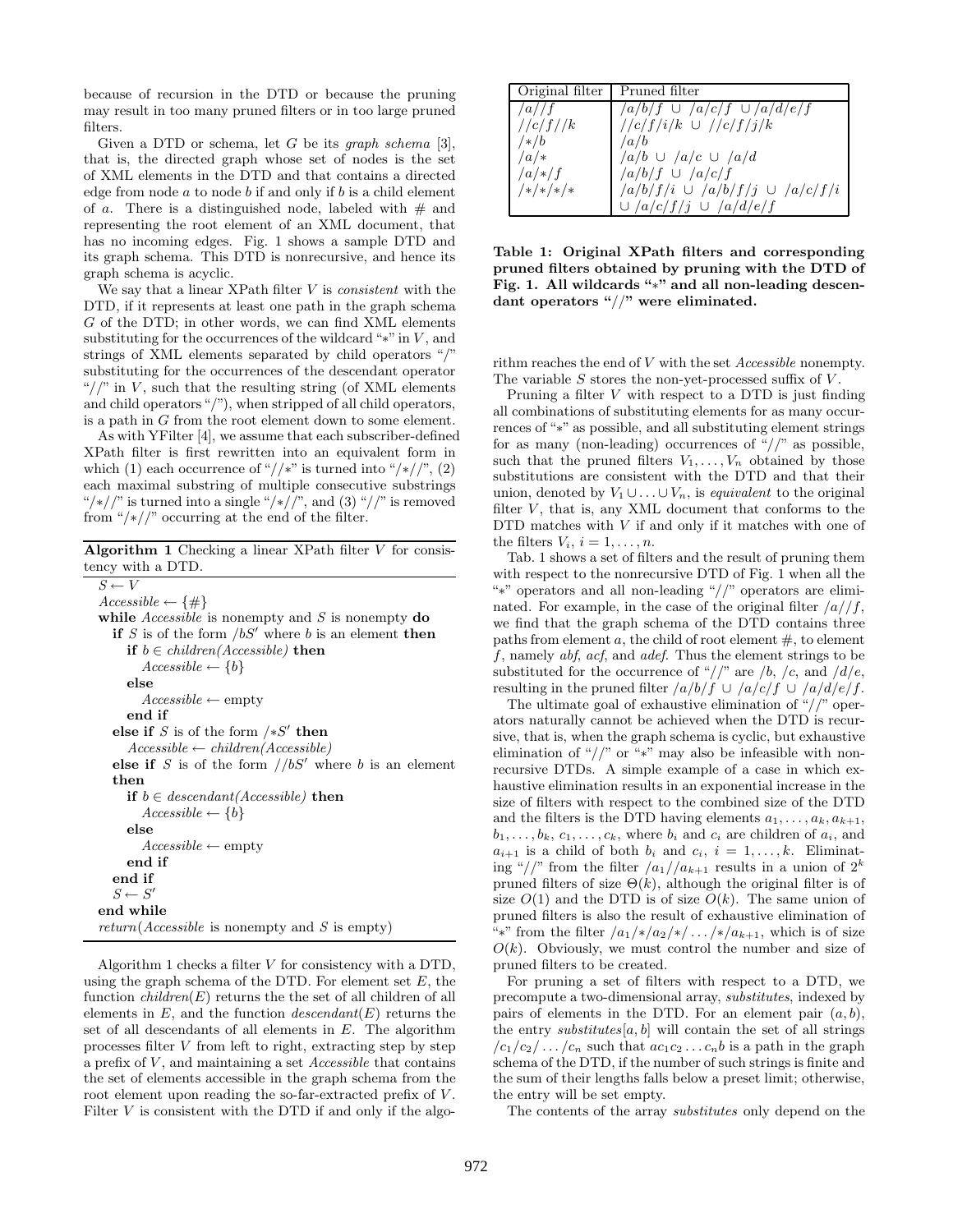DTD and on the preset limits used to keep the size of the array reasonable. Setting a constant limit on the size of all entries of this array guarantees a worst-case size bound on the array that is quadratic in the size of the DTD.

Different heuristics can be used to regulate cases when "∗" and "//" may be eliminated and cases when they may not. Algorithms 2 and 3 represent a recursive formulation of a pruning algorithm in which all "∗" operators are eliminated exhaustively, while the elimination of "//" operators is controlled by the precomputed array substitutes. The algorithm can be used to prune with recursive DTDs, but substrings  $a//b$  are, naturally, left unpruned if the DTD contains cycles on paths from element  $a$  to element  $b$ , or if there are simply too many paths from  $a$  to  $b$  in the DTD so that the entry  $substitutes[a, b]$  has been set empty.

A recursive call  $prune(S, a, P)$  takes as arguments a suffix  $S$  of the filter  $V$  to be pruned, the corresponding pruned prefix  $P$  of  $V$  (pruned in ancestor calls), and the last element a in P. The call extracts a prefix,  $/b$ ,  $/*$ , or  $//b$ , from S, prunes it if needed and possible, and concatenates the result to  $P$ , to be used as an argument to further recursive calls of the procedure. A recursion path terminates when the suffix  $S$  becomes empty; then the argument  $P$  represents a complete pruned filter (i.e., one disjunct in the final union of pruned filters) and is written to the output of the algorithm. The pruning of filter  $V$  in the main program is started by the call  $prune(V, \#, \epsilon)$ , where  $\#$  denotes the root element and the empty string  $\epsilon$  indicates a so-far-empty pruned prefix of  $V$ .

| <b>Algorithm 2</b> Procedure $prune(S, a, P)$               |
|-------------------------------------------------------------|
| if S is empty then                                          |
| $\text{output } P$                                          |
| else if S is of the form $/bS'$ where b is an element then  |
| if $b \in children(a)$ then                                 |
| prune(S', b, P/b)                                           |
| end if                                                      |
| else if S is of the form $/*S'$ then                        |
| for all $b \in children(a)$ do                              |
| prune(S', b, P/b)                                           |
| end for                                                     |
| else if S is of the form $//bS'$ where b is an element then |
| if substitutes $[a, b]$ is nonempty then                    |
| for all $x \in$ substitutes [a, b] do                       |
| prune(S', b, Px)                                            |
| end for                                                     |
| else                                                        |
| prune(S', b, P//b)                                          |
| end if                                                      |
| end if                                                      |

| <b>Algorithm 3</b> Pruning a linear XPath filter $V$ . |  |
|--------------------------------------------------------|--|
| Rewrite $V$                                            |  |
| $prune(V, \#, \epsilon)$                               |  |

Algorithm 2 is formulated so that it can also eliminate leading occurrences of the descendant operator "//", although for the purposes of our filtering algorithms of Secs. 3 and 4 it is sufficient to eliminate only non-leading occurrences of that operator. However, some filtering methods may also gain from eliminating leading occurrences. To prevent leading occurrences of " $\frac{1}{2}$ " from being eliminated, it is sufficient to set entries substitutes  $[\#, b]$  empty for all elements b.

In the worst case, Algorithm 2 is exponential in the combined size of the DTD and the original subscriber-provided filter, because the size of the output can be that large, even if the DTD is nonrecursive, as we have seen. However, imposing further restrictions on cases in which operators may be eliminated and making restrictive assumptions about the DTD or the original filters we may derive conditions under which the algorithm is guaranteed to run in polynomial time.

First, if the graph schema  $G$  of the DTD happens to be a tree, then all "∗" and "//" operators can be eliminated from any linear XPath filter V in time  $O(|V| + |G|)$ , where |V| is the size of V and  $|G|$  is the size of G. In this case there is no need to precompute the array substitutes (which is of size  $O(|G|^2)$ .

In fact many real DTDs are tree-like, composed of mostly nonrecursive elements and having only few elements with many incoming edges. These properties are exemplified by the nonrecursive DTD for the protein-sequence database, one of the DTDs from the XML Data Repository at the University of Washington [12] that we have used in our experiments (see the graph schema in Fig. 2).

A simple stringent way to guarantee that the size of the result of pruning remains polynomial in the combined size of the DTD and the original filters is to require that all entries in the array substitutes be singleton sets and that in Algorithm 2 a filter substring "/\* $S^{\prime}$ " may be pruned only if the last element  $a$  of the already pruned prefix of the filter is the only parent of all the child elements  $b$  to be substituted for "∗", unless those child elements  $b$  are all leaf elements without outgoing edges (in which case pruning is always allowed). This will guarantee the worst-case time bound  $O(|V| \cdot |G|^2)$  for filter pruning.

It is possible to adjust Algorithm 2 for a specific DTD so that it will produce a sufficiently pruned reasonable-sized filters. We may adjust the entries of the array substitutes so that for some specific elements a larger set of substitutes are allowed, while for others pruning will be prevented even for a smaller number of substitutes. The elimination of "\*" operators could be controlled by allowing pruning for the children of some specific elements, while disallowing it for others.

To experiment with the pruning algorithm, we used the XPath query generator described by Diao et al. [4] to generate workloads of consistent linear XPath filters for DTDs obtained from the XML Data Repository [12]. The generation of filters was parameterized by the number and maximum nesting depth of filters and by the following parameters:  $prob(\frac{1}{1})$ , the probability of "//" being the operator at a location step, and  $prob(*)$ , the probability of "\*" occurring at a location step. The filter workloads may contain duplicate filters, which is most likely the case with real-world filters.

Two sets of workloads of 100 000 filters were generated and pruned, one set for the nonrecursive 66-element, 83 arc DTD of protein-sequence data (Figs. 2 and 3) and the other set for a slightly recursive 61-element, 82-arc DTD of NASA astronomical data [12]. The NASA DTD (created from the data) has one cycle that makes the DTD recursive. In pruning the protein-sequence workloads, both "∗" and "//" operators were eliminated exhaustively, while in prun-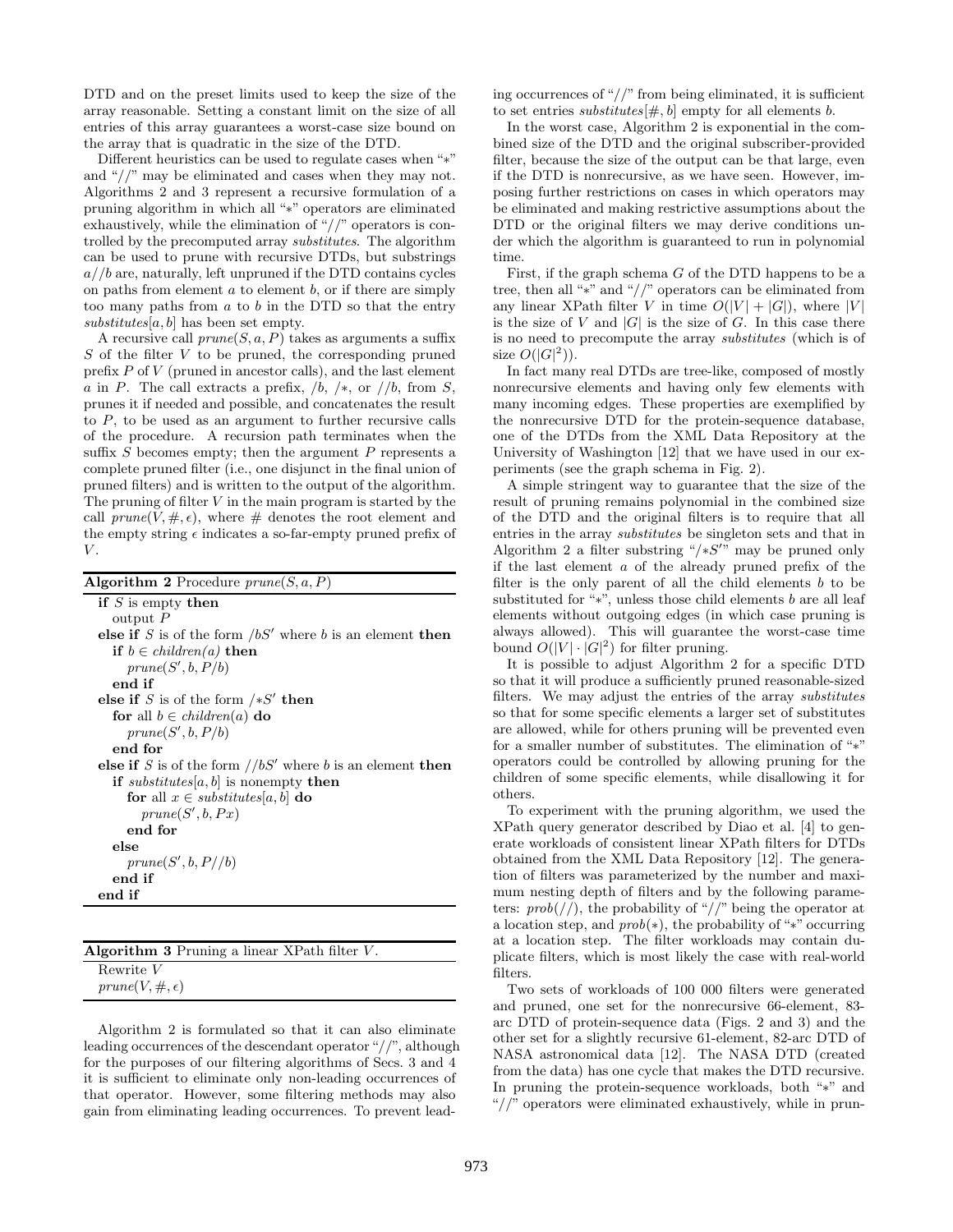

Figure 2: The graph schema of a 66-element DTD for protein-sequence data.

/ProteinDatabase/ProteinEntry/summary/status //uid /\*/ProteinEntry/feature/note /ProteinDatabase/ProteinEntry/function/pathway /\*/ProteinEntry/\*/accinfo//seq-spec /ProteinDatabase//keyword /ProteinDatabase/ProteinEntry//superfamily /\*/ProteinEntry/organism//formal /ProteinDatabase/\*/\*/note /ProteinDatabase/ProteinEntry/organism/variety //ProteinDatabase/ProteinEntry/\*/\* /\*/\*/\*

## Figure 3: Part of a filter workload generated for the protein-sequence DTD with  $prob(\ell) = prob(*) = 0.2$ .

ing the NASA workload, the wildcards "∗" were eliminated exhaustively while not all descendant operators "//" could be eliminated because of the recursion. For the NASA workloads, the pruning was regulated by setting substitutes  $[a, b]$ empty for element pairs  $(a, b)$  involved in a recursion cycle.

We measured the number of pruned filters, that is, the total number of pruned XPath expressions in the union filters produced for the 100 000 original filters. In the case of the protein-sequence workloads, the number of pruned filters varied between 224 579 and 622 649 when  $prob(*)$  varied between 0.2 and 0.6 and  $prob//$  between 0.0 and 0.6. Tab. 2 shows the number of pruned filters and the number of remaining descendant operators for the NASA workloads. Also leading occurrences of descendant operators were eliminated. The effect of pruning in the number of filters is moderate: the number of pruned filters is not more than 2 to 6 times the number of original filters.

We have also included the size of the NFA used by YFilter [4] in each case, both for the set of unpruned filters and for the set of pruned filters. The size of the NFA was measured by examining Java's used heap space before and after the construction of the NFA. The effect of pruning on the size of the NFA seems to be insignificant.

Workloads generated with greater  $prob(*)$  values tend to result in greater numbers of pruned filters, while greater  $prob//$  values seem not to have a similar effect. The treelike shape of the DTDs used in the experiments is the reason for the fact that the number of pruned filters stays within moderate limits even for high values of prob(∗). Experimental results on the effect of pruning on filtering speed are reported in Sec. 5.

# **3. SINGLE-KEYWORD-FILTER PMA**

The classical Aho–Corasick pattern-matching automaton

 $(PMA)$  [1] for a finite set W of nonempty strings called key*words* over a finite alphabet  $\Sigma$  is a deterministic linear-time finite-state recognizer of the regular language  $\Sigma^* W \Sigma^*$ . The size of the PMA is  $O(|W|)$ , where |W| denotes the sum of the lengths of all keywords in  $W$ . In processing input string x, the PMA makes at most  $2|x|$  moves.

In this section we show how the Aho–Corasick PMA can be modified to filter XML documents with pruned linear XPath filters. The PMA is constructed for the set of filters obtained by pruning the subscriber-provided filters with respect to a DTD, using the algorithm described in the previous section, assuming that all wildcards "∗" are eliminated. Given an XML document that conforms to the DTD, the PMA will determine the exact set of pruned filters that match the document if all non-leading descendant operators "//" have been eliminated, and a superset of pruned filters that match the document otherwise.

To turn a PMA that recognizes linear text to a PMA that filters tree-structured text such as XML, we must do the following. First, a backtracking facility must be added in order that after scanning a substring consisting of an entire sub-element (subtree) of the input document the state at which the PMA was just before scanning the start-element tag of the sub-element can be restored, to make it possible to continue the matching process with the next sibling subelement. Second, the output function of the PMA must be modified to report exactly which filters match the input document, instead of the simple yes/no answer telling whether or not some keyword matches the input.

In filtering XML documents, the alphabet  $\Sigma$  contains the set of elements occurring in the DTD plus the additional symbol  $\#$  denoting the root element of any XML document. The set  $W$  of keywords is derived from the pruned filters, such that each maximal nonempty substring not containing the descendant operator "//" gives rise to one keyword, namely the substring stripped of all child operators "/", and that the first such substring is prefixed with " $\#$ " if the filter begins with the child operator "/". Thus, the pruned filter "//a/b//c/d" gives rise to the keywords ab and cd, while the pruned filter "/ $a/b//c/d$ " gives rise to the keywords  $\#ab$  and cd.

For each prefix  $y$  of some keyword in  $W$ , the Aho–Corasick PMA has a unique state, denoted by  $state(y)$ , different from all state(y') where  $y' \neq y$ . The state state( $\epsilon$ ), where  $\epsilon$  is the empty string, is the initial state of the PMA. Clearly, the number of states in the PMA is at most  $|W| + 1$ . The states are numbered with positive integers. Fig. 4 gives the transition diagram of the PMA for a set of filters.

The *goto function* of the PMA is defined by the equation  $qoto(state(y), a) = state(ya)$ , where ya is a prefix of some keyword and a is a symbol in  $\Sigma$ . For any state q we denote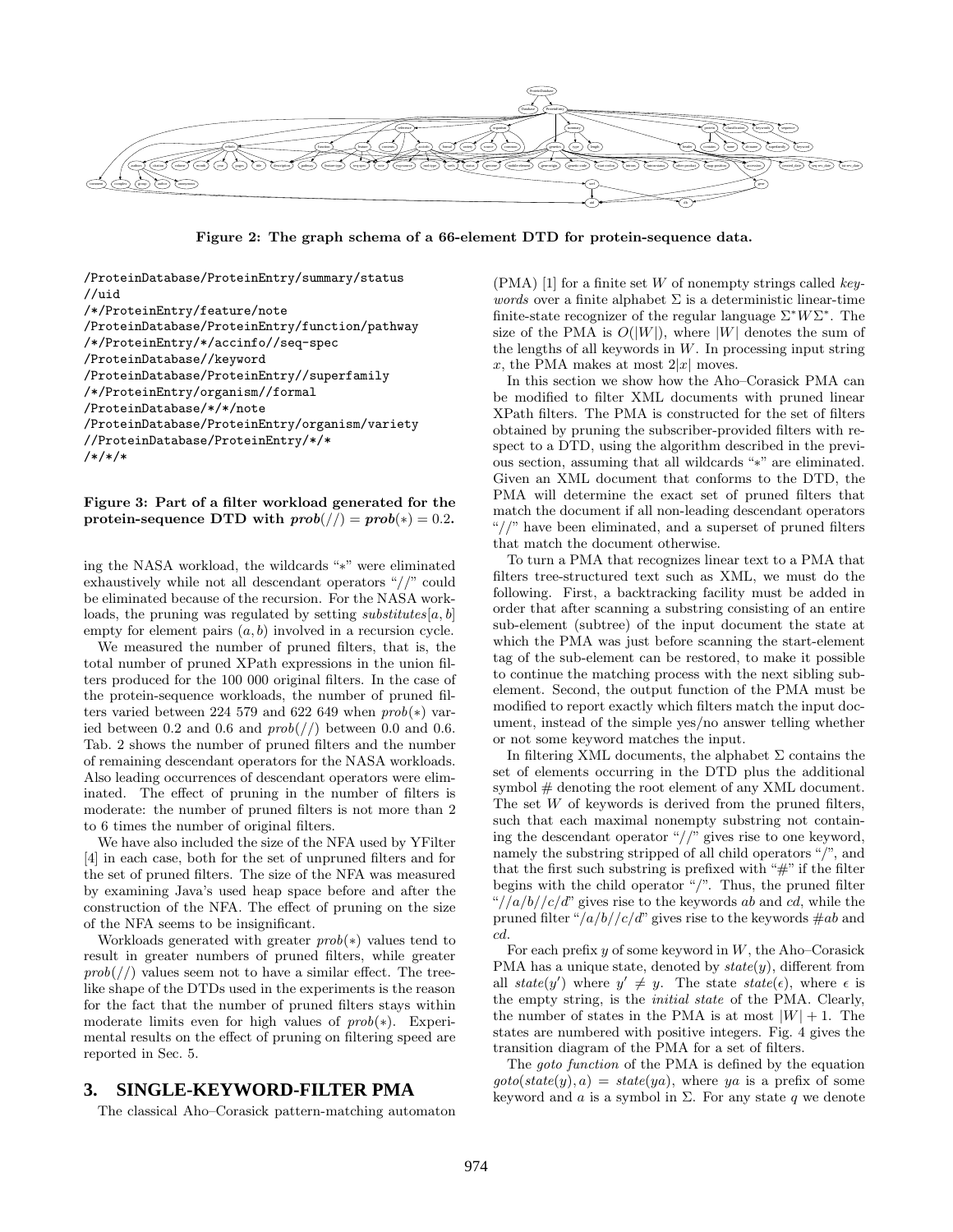|           | Workload parameters | Number of      |          | Number of "//" operators |        |         |            | Size of YFilter's NFA |
|-----------|---------------------|----------------|----------|--------------------------|--------|---------|------------|-----------------------|
| $prob(*)$ | $prob(\frac{1}{2})$ | pruned filters | unpruned | leading                  | pruned | leading | unpruned   | pruned                |
| 0.2       | 0.0                 | 199529         |          |                          |        |         | 5.52 MB    | 8.68 MB               |
| 0.2       | 0.2                 | 228133         | 62528    | 15823                    | 8895   | 1238    | $10.58$ MB | 9.89 MB               |
| 0.2       | 0.4                 | 235729         | 98779    | 32013                    | 13208  | 2426    | 11.18 MB   | 10.19 MB              |
| 0.2       | 0.6                 | 233143         | 118775   | 47991                    | 15863  | 3580    | 10.24 MB   | 10.13 MB              |
| 0.4       | 0.2                 | 346684         | 51203    | 12078                    | 10868  | 918     | 10.79 MB   | 14.96 MB              |
| 0.6       | 0.2                 | 538364         | 37712    | 7966                     | 12433  | 652     | 9.22 MB    | 22.89 MB              |

Table 2: Characteristics of pruned filters for workloads of 100 000 filters generated for the NASA DTD. The maximum depth of the generated filters was set to 8, the maximum depth of the NASA data. The columns titled "leading" give the numbers of leading "//" operators in unpruned and pruned filters, respectively.



Figure 4: Filtering PMA for a collection of 2n filters:  $//b//a_1/b, ..., //b//a_n/b, //a_1/b, ..., //a_n/b.$ The dashed arrows denote fail arcs. Only the nonempty output sets are shown. For example,  $output(state(a_n b)) = \{(n, 2), (2n, 1)\},$  indicating recognition of the 2nd keyword  $(a_n b)$  of the nth filter and the 1st keyword  $(a_n b)$  of the 2nth filter.

by  $string(q)$  the unique string y with  $state(y) = q$ . Thus,  $string(q)$  is the string upon which state q is reached from the initial state via the goto function. We denote by  $depth(q)$  the length of  $string(q)$ . In our experiments, the goto function is organized as an array indexed by state numbers. For state q, the entry goto[q] is a hash table of pairs  $(a, q')$  indexed by symbols  $a$  in  $\Sigma$ . We use Java's library implementation of the hash table.

The *fail function* of the PMA is defined by the equation  $fail(state(uv)) = state(v)$ , where uv is a prefix of some keyword and  $v$  is the longest proper suffix of uv such that  $v$ is also a prefix of some keyword. For non-negative integer k, we denote by  $fail^k$  the fail function applied k times:  $fail^0(q) = q$  and  $fail^{k+1}(q) = fail(fail^k(q))$ . The fail function is organized as an array indexed by state numbers.

The output function of our PMA is defined by setting for each state q:

 $output(q) = \{(i, j) \mid string(q) \text{ is the } j\text{th keyword in filter } i\}.$ 

A pair  $(i, j)$  is called an *output tuple*; the tuple signals the recognition of the j<sup>th</sup> keyword  $string(q)$  of filter i at state q. For example, if the number of filter "/ $a/b$ //c/d" is i and  $state(\text{\#ab}) = q_1$  and  $state(cd) = q_2$ , then  $(i, 1) \in output(q_1)$ and  $(i, 2) \in output(q_2)$ .

The size of the output function is at most  $O(|W|)$ . Note that the number of states is at most  $|W| + 1$  and that the total number of output-tuple instances in the output sets is at most the total number of keyword instances in all the filters, that is, the sum of the numbers of keywords in all filters.

When the PMA reports the output tuples in  $output(q)$  at state q then it must also report the output tuples in out $put(fail<sup>k</sup>(q))$  for the states  $fail<sup>k</sup>(q)$ ,  $k > 0$ , on the fail path from  $q$  to the initial state. To avoid traversing the fail path in output reporting, we could include in  $output(q)$  the output tuples from all states  $fail^k(q)$  on the fail path. However, doing so would in some cases make the size of the output function quadratic in the size of  $|W|$ . This would happen for example in the case of the filters of Fig. 4. The size of the filter collection is  $O(n)$ , as is the size of the PMA with its goto, fail, and output functions, but copying the output of state(b) to the output of all state( $a_jb$ ),  $j = 1, \ldots, n$ , would make the output function of size  $\Theta(n^2)$ .

The price paid for keeping the size of the output function linear in  $|W|$  is that the complete output for state q must now be collected from the output sets on the fail path from state  $q$  to the initial state. To avoid visiting states with an empty output set, we define the function *output\_fail* by setting for state q: output  $fail(q) = fail^k(q)$ , if k is the greatest integer less than or equal to  $depth(q)$  such that *output*( $fail<sup>m</sup>(q)$ ) is empty for all  $m = 1, ..., k - 1$ . We call the path from state q consisting of the *output* fail arcs the output path of q.

The input stream for the PMA consists of tokens produced by a SAX parser. When the SAX parser encounters a startelement tag, the current state of the PMA is pushed onto a stack, and the symbol corresponding to the element name is consumed. The PMA changes its state according to the goto and fail functions, and keeps track of the matching filters. When the parser encounters an end-element tag, the current state of the PMA is set to the state on top of the stack, and the stack is popped.

The operating cycle of the PMA is given in Algorithm 4. The output set for state  $q$  is scanned in the procedure call report\_output(q) (see Algorithm 5). To avoid scanning the same output set twice, a boolean array *output\_scanned*, indexed by state numbers, is maintained. An array result, indexed by filter numbers, is used to store information about matched keywords in the filters. For filter number  $i$ , the entry result [i] contains the set of indices j for which the jth keyword in filter  $i$  has been matched. The contents of the arrays output scanned and result are initialized by the procedure call initialize() (Algorithm 6).

When the input document has been processed, the result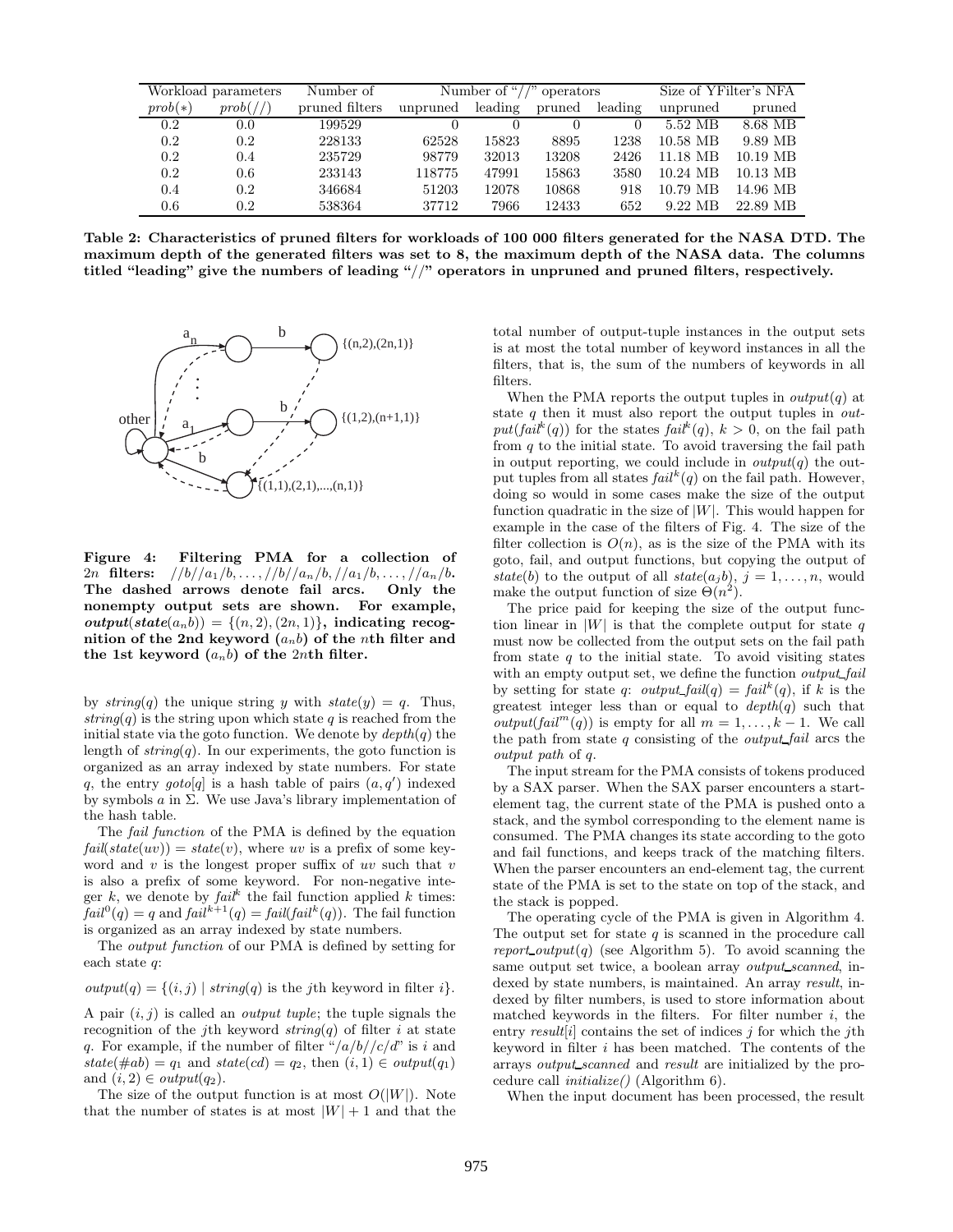| Algorithm 4 Operating cycle of the backtracking PMA. |  |
|------------------------------------------------------|--|
|------------------------------------------------------|--|

| scan_next_input_token(token)                                      |
|-------------------------------------------------------------------|
| while <i>token</i> was found <b>do</b>                            |
| <b>if</b> token is a start-document tag <b>then</b>               |
| initialize()                                                      |
| $state \leftarrow initial\_state$                                 |
| stack.push(state)                                                 |
| $sym \leftarrow #$                                                |
| $state \leftarrow qoto(state, sym)$                               |
| $report\_output(state)$                                           |
| else if token is an end-document tag then                         |
| $print\_result()$                                                 |
| else if <i>token</i> is the start-element tag of element $E$ then |
| stack.push(state)                                                 |
| $sym \leftarrow symbol\_table(E)$                                 |
| while $qoto(state, sym) = fail$ do                                |
| $state \leftarrow fail(state)$                                    |
| end while                                                         |
| $state \leftarrow goto(state, sym)$                               |
| report_output(state)                                              |
| else if <i>token</i> is an end-element tag then                   |
| $state \leftarrow stack.pop()$                                    |
| end if                                                            |
| $scan\_next\_input\_token(token)$                                 |
| end while                                                         |

of the filtering can be read from the array result. For filter i that consists of a single keyword, a match has been found if and only if  $1 \in result[i]$ . For filter i that consists of m keywords, a possible match has been found if  $j \in result[i]$ for all  $j = 1, \ldots, m$ . Such a possible match is not always an exact match, because the matched keywords may not appear on the same path, nor in the specified order.

The following theorem states that our algorithm runs in time linear in the sum of the size of the filter collection and the length of the input document:

**Theorem 1.** When the size of the alphabet  $\Sigma$  (or the number of distinct XML elements in the filters) is considered a constant, the time complexity of our filtering algorithm is  $O(|W| + |x|)$ , where |W| denotes the sum of the lengths of all keyword instances appearing in the set of filters and  $|x|$ is the length of input document  $x$ .  $\Box$ 

To find out which possible matches of multi-keyword filters are true matches, the input document must be filtered through some more general filtering algorithm, such as the algorithm to be presented in the next section.

| <b>Algorithm 5</b> Procedure report_output(state). |  |
|----------------------------------------------------|--|
| $q \leftarrow state$                               |  |
| while not <i>output_scanned</i>  q  do             |  |
| $output\_scanned[q] \leftarrow true$               |  |
| for each $(i, j) \in output(q)$ do                 |  |
| insert <i>j</i> into $result[i]$                   |  |
| end for                                            |  |
| $q \leftarrow output\_fail(q)$                     |  |
| end while                                          |  |

# **4. MULTI-KEYWORD-FILTER PMA**

In this section we extend the algorithm of the previous section so as to find exact matches for multi-keyword fil-

| Algorithm 6 Procedure $\text{ }initialize(.)$ . |  |  |  |  |  |  |
|-------------------------------------------------|--|--|--|--|--|--|
|-------------------------------------------------|--|--|--|--|--|--|

| for $i = 1$ to number of states do    |  |
|---------------------------------------|--|
| $output\_scanned[i] \leftarrow false$ |  |
| end for                               |  |
| for $i = 1$ to number of filters do   |  |
| $result[i] \leftarrow empty$          |  |
| end for                               |  |

ters, that is, for filters that still contain one or more nonleading occurrences of the descendant operator "//" after being pruned by the algorithm of Sec. 2. This extended algorithm uses a PMA constructed for keywords appearing in all the pruned filters (whether single-keyword or multikeyword) if a single-pass filtering process is used, or only for keywords appearing in multi-keyword pruned filters if a twopass filtering process is used. In the latter case, the PMA is initialized to record matches of only those filters for which possible matches were found in the first pass.

To arrange that the keywords of each filter are matched against the same root-to-leaf path of the input document and in the order in which they appear in the filter, and to keep track of which keyword of each filter is currently being considered for matching, we maintain a vector frontier that records for each filter  $i$  the number  $j$  of the keyword currently being considered for matching with filter  $i$ . Initially, frontier $[i] = 1$  for all filters i (see Algorithm 7). When the PMA is at state q, the output path of  $q$  is traversed and for each state  $q'$  in the path the output of  $q'$  is scanned; for each output tuple  $(i, j)$  in *output* $(q')$  where  $j =$  frontier[i], a match of the j<sup>th</sup> keyword of filter  $i$  is signalled and the frontier is advanced by setting frontier[i]  $\leftarrow$  j + 1 (see Algorithm 8). A match for the entire filter  $i$  is found when a match is recorded for  $(i, j)$  where j has reached the number of keywords in filter i.

Since the set of keywords being considered for matching changes each time the frontier is advanced and only a subset of the output tuples of each visited state is reported at a time, we can no longer avoid repeated scanning of output sets. Thus the optimization that was possible for singlekeyword filters cannot be used here; instead, each procedure call report\_output(q) must traverse the output path of state q to find if some keyword matches are found for the current frontier (see Algorithm 9).

To avoid doing too much work in repeated scannings of the output sets, we make the output set of each state change dynamically whenever the frontier of some filter is advanced, so that the output set, now called the current output set, of each state contains only those output tuples  $(i, j)$  from the static output set *output(q)* for which  $j = frontier[i]$ . Thus, whenever the frontier of filter i is advanced from j to  $j + 1$ , the tuple  $(i, j)$  must be deleted from the current output of all states, and the tuple  $(i, j + 1)$  must be inserted into the current output of all states whose static output contains  $(i, j + 1).$ 

To make the updating of the current output sets efficient, we store each set *current output(q)* as a doubly linked list of triples  $(i, j, q)$ . When the frontier of filter i is advanced from j to  $j + 1$ , triples  $(i, j, q)$  are deleted from all lists that contain  $(i, j, q)$  for some state q. This is accomplished by additionally maintaining for each pair  $(i, j)$  a circular list of triples  $(i, j, q)$ . Thus, when a match of the jth keyword of filter  $i$  is found at state  $q$ , the circular list is traversed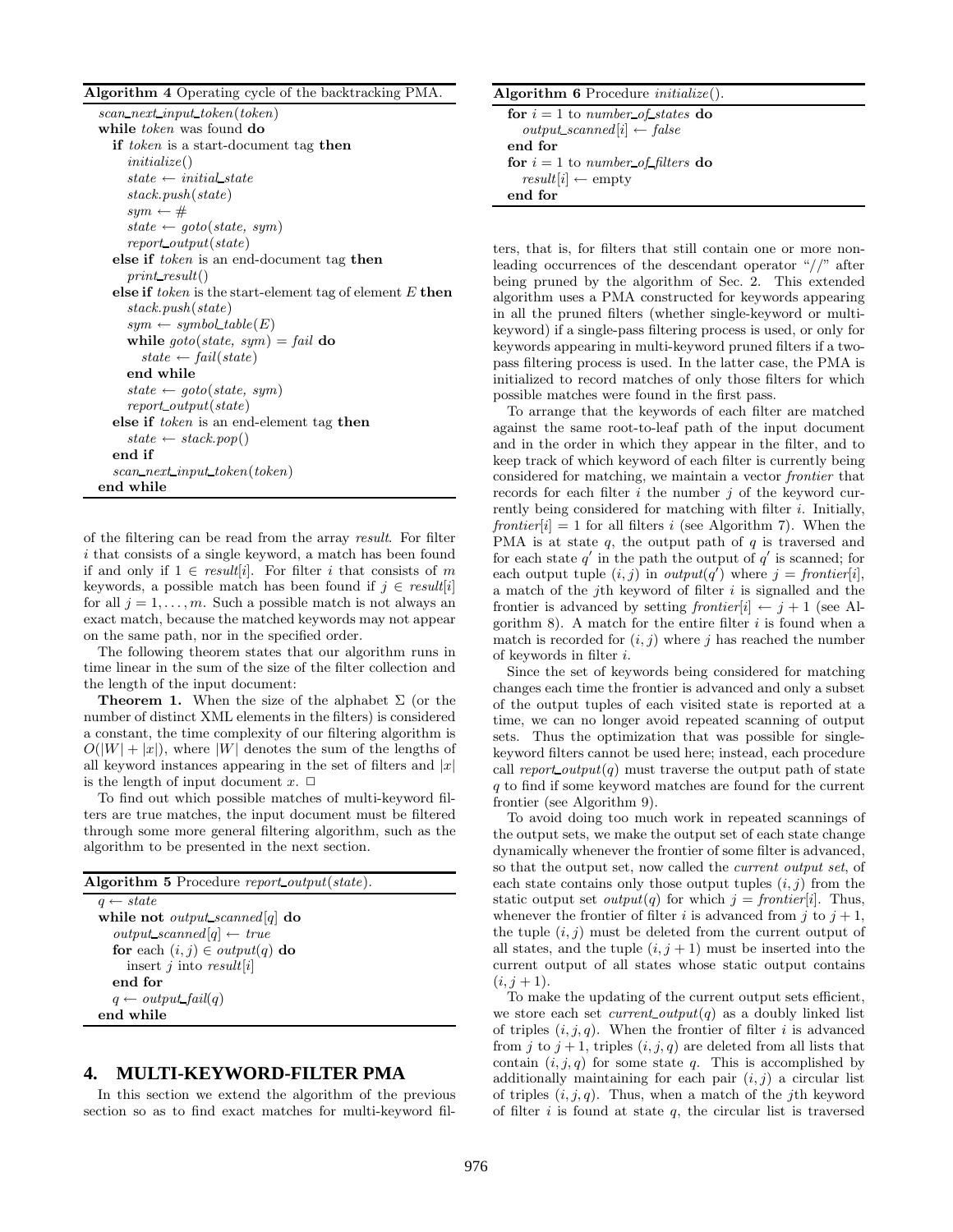#### Algorithm 7 Procedure *initialize*().

for all states  $q$  do  $current\_output[q] \leftarrow \text{empty}$ end for for all filters i do if filter  $i$  is considered for matching then  $match[i] \leftarrow false$  $frontier[i] \leftarrow 0$  $update\_frontier(i)$ else  $frontier[i] \leftarrow 1 +$  the number of keywords in filter i end if end for

#### Algorithm 8 Procedure update frontier $(i, j)$ .

| for all states q with $(i, j) \in current\_output(q)$ do |
|----------------------------------------------------------|
| delete $(i, j)$ from <i>current_output(q)</i>            |
| end for                                                  |
| <b>if</b> is the number of keywords in filter i then     |
| $match[i] \leftarrow true$                               |
| end if                                                   |
| <b>if</b> $(i, j + 1)$ needs a counter <b>then</b>       |
| create a counter for filter $i$ with initial value $0$   |
| end if                                                   |
| frontier[i] $\leftarrow$ j + 1                           |
| for all states q with $(i, j + 1) \in output(q)$ do      |
| insert $(i, j + 1)$ into <i>current_output(q)</i>        |
| end for                                                  |

starting from  $(i, j, q)$ , and  $(i, j, q')$  is deleted from all sets current output(q'), that is, from doubly linked lists containing  $(i, j, q')$ . This is done in time linear in the number of triples  $(i, j, q')$ . As each such triple is touched in the deletion at most once, the total time taken by all the deletions is linear in the number of all keyword instances in the filters.

In addition to deleting triples  $(i, j, q)$ , triples  $(i, j + 1, q')$ for all q' such that the static output set of q' contains  $(i, j+1)$ must be inserted into the doubly linked list implementing the current output set of  $q'$ . These triples must also be added into the corresponding circular list of triples having  $i$  as the first component and  $j + 1$  as the second. As in the case of deletions, it is easy to see that the total time taken by inserting elements into current output sets is linear in the number of all keyword instances in the filters.

As such, this algorithm does not however always record correctly matches of filters in which a nonempty suffix of some keyword happens to be a prefix of the previous keyword, or if some keyword happens to include the previous keyword, in the filter. For example, with the input document  $\langle d\omega \rangle \langle a \rangle \langle b \rangle \langle c \rangle \langle b \rangle \langle b \rangle \langle a \rangle \langle d\omega \rangle$  a match for the filter  $//a/b//b/c$  is incorrectly recorded because when a match of the first keyword  $(ab)$  is found at  $state(ab)$ , the frontier of the filter is advanced from 1 to 2, and then, at state  $state(abc)$ , a match of the second keyword  $(bc)$  is incorrectly recorded. Similarly, a match for the filter  $//b//a/b/c$  would be incorrectly recorded at  $state(abc)$ .

To solve the problem we maintain a counter for each filter i if frontier  $|i| = j > 1$  and if either a nonempty suffix of the  $(j-1)$ th keyword of filter i is a prefix of the jth keyword of filter *i* or the  $(j-1)$ th keyword of filter *i* is a substring of the jth keyword of filter  $i$ . The counter for  $i$  records the number

#### Algorithm 9 Procedure report\_output(state).

| $q \leftarrow state$                                           |
|----------------------------------------------------------------|
| while q is not <i>initial_state</i> do                         |
| for all $(i, j) \in current\_output(q)$ do                     |
| if frontier[i] = j then                                        |
| <b>if</b> there is an active counter of filter $i$ <b>then</b> |
| <b>if</b> the value of the counter $\geq$ depth(q) <b>then</b> |
| drop the counter                                               |
| <i>update_frontier(i, j)</i>                                   |
| end if                                                         |
| else                                                           |
| <i>update_frontier(i, j)</i>                                   |
| end if                                                         |
| end if                                                         |
| end for                                                        |
| $q \leftarrow output\_fail(q)$                                 |
| end while                                                      |
|                                                                |

of input symbols read since frontier[i] was advanced from  $j-1$  to j. When checking an output tuple  $(i, j)$  in  $output(q)$ at state q, if  $frontier[i] = j$  and the value of the counter for i is greater than or equal to  $depth(q)$ , we can safely record a match of the j<sup>th</sup> keyword of filter  $i$  (see Algorithm 9).

To avoid doing too much work in incrementing the counters, we take care that each counter is active, that is, in existence only for the time it is absolutely needed. We store the active counters in a doubly linked list that allows a counter to be created, retrieved and dropped in constant time and all the active counters to be incremented in time linear in the number of those counters. All active counters are incremented whenever a symbol is consumed by the PMA. The total time taken by the maintenance of the active counters, that is, creating, dropping, and increasing counters, in the processing of any input document is only linear in the number of all keyword instances.

The main program for the filtering PMA needs to be changed from Algorithm 4 as follows. First, a call for the incrementation of the counters is added just after the assignments of the variable sym. Second, besides the current state also the frontier advancements and counter droppings must be saved in the stack when the PMA encounters a startelement tag, and changed frontiers, current output sets of filters with changed frontiers, and the values of active counters must be restored using the information stored in the stack when the PMA encounters an end-element tag and is about to backtrack to the state popped from the stack.

The fact that backtracking now involves output-set updating and the fact that output paths must be traversed repeatedly introduce two new factors in the time complexity of our algorithm:

**Theorem 2.** When the size of the alphabet  $\Sigma$  (the number of distinct elements) is considered a constant, our filtering algorithm determines in time  $O(p_x|W| + k_W |x|)$  the subset of filters in  $W$  that match a given input document x. Here  $|W|$  denotes the sum of the lengths of all keyword instances appearing in the filters,  $p_x$  is the number of rootto-leaf paths in x, |x| is the length of x, and  $k_W$  is the maximum, over all keywords  $w$  in the filters, of the number of suffixes of w that are also keywords (i.e.,  $k_W$  is the length of the longest possible output path).  $\Box$ 

While the idea of making the output sets change dynamically when the frontier is advanced allows us to amortize the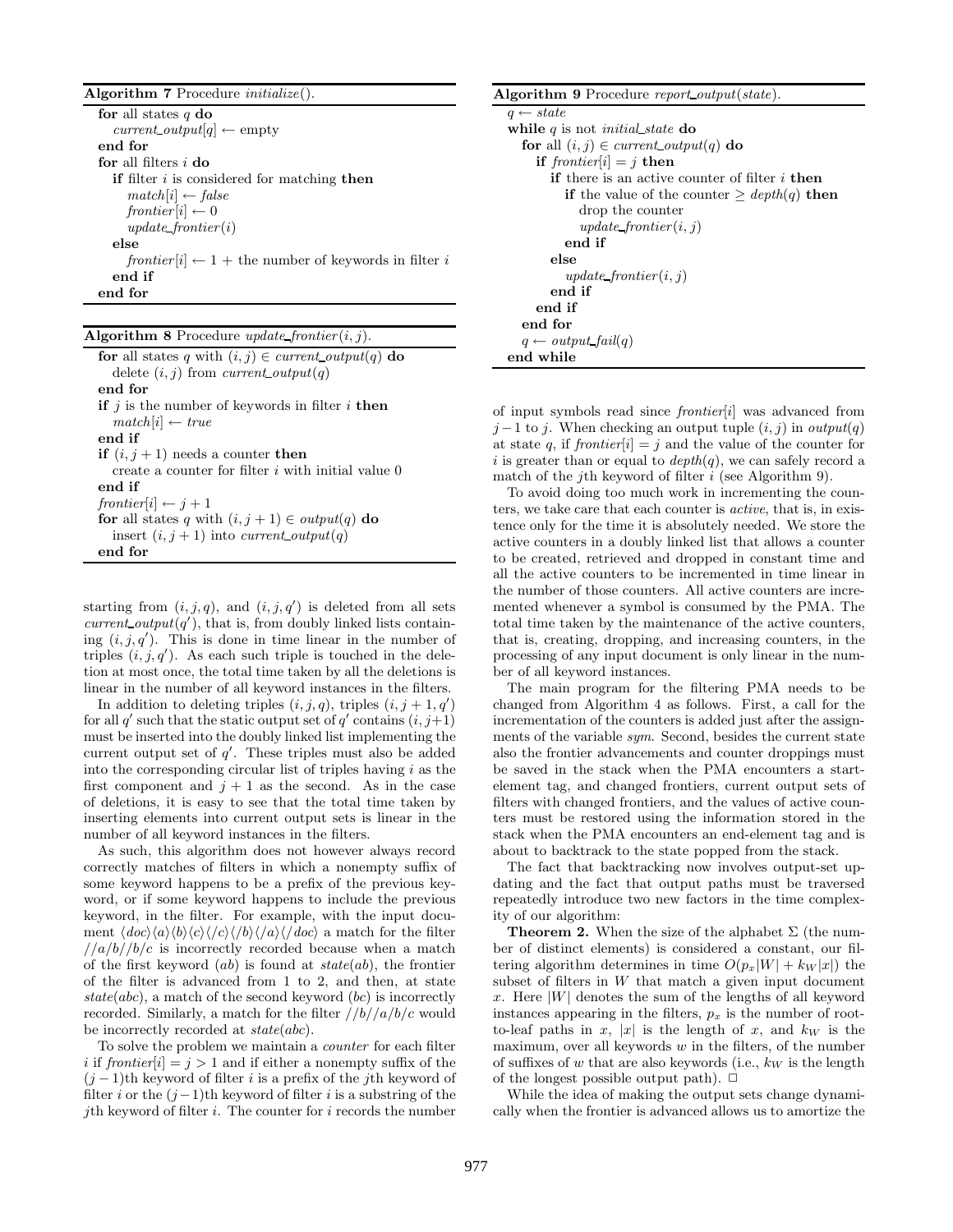complexity of scanning the output sets by  $|W|$ , so that the work done on output-set scanning is made independent of the length of the input document, the updating of the current output sets adds a significant overhead on the filtering, as compared with the algorithm of Sec. 3. Therefore we have also implemented a version of the algorithm in which output sets are not updated. Our experiments show that this simpler algorithm is in practice as efficient as (and sometimes even somewhat more efficient than) the more complicated algorithm that uses output-set updating.

## **5. EXPERIMENTAL RESULTS**

We have implemented our algorithms in various versions and tested them on the protein-sequence and NASA data sets obtained from the Database Research Group of the University of Washington [12]. Workloads of linear XPath filters without predicates were generated using the XPath query generator described by Diao et al. [4], parameterized with the maximum depth of XPath queries and with the probabilities  $prob//)$  and  $prob(*)$  (see Sec. 2). The speed and throughput of filtering were measured using as input documents the entire 24 MB NASA data set and a 24 MB extract from the protein-sequence data set. The maximum nesting depth of the protein-sequence data is 7 and that of the NASA data is 8. More than 90 % of the filters matched the input document, when the filters had no predicates. When filters with value-based predicates are generated, the number of matching filters is smaller.

The tests were run on a Dell PowerEdge SC430 server with 2.8 GHz Pentium 4 processor, 3 GB of main memory, and 1 MB of on-chip-cache. The computer was running the Debian Linux 2.6.18 operating system with the Sun Java virtual machine 1.6.0 03 installed. In the tests the input document was read from the disk, but the overhead of the disk operations should be fairly small. The disk-read speed of the test hardware is more than 50 MB/sec. The throughput of the Java JAXP SAX parser (run in non-validating mode) on the two input documents was 25–28 MB/sec. For each measurement, the results are averages of five independent test runs.

Fig. 5 shows the effect of pruning on the filtering speed of YFilter [4]. The workloads of 10 000 to 100 000 XPath filters without predicates were generated with  $prob(*) = prob//)$  $= 0.2$ . Pruning with the protein-sequence DTD eliminated exhaustively all "∗" and "//" operators, while pruning with the slightly recursive NASA DTD eliminated all "∗" operators and about 86  $\%$  of the "//" operators from the original filters. With the protein-sequence data set and with 10 000 filters, filter pruning increased the speed of YFilter by a factor of 3.5, and with 100 000 filters by a factor of 6.9. As seen from Fig. 5, with the NASA data set the speed-up was even more impressive: with 10 000 filters by a factor of 7.3, and with 100 000 filters by a factor of 22.8.

When filters may contain value-based predicates, the speedup is not so impressive, because much of the total filtering time is spent on evaluating the predicates. However, our experiments with workloads of 10 000 filters having one predicate per filter (generated with  $prob(*) = prob//) = 0.2$ ) show that the performance gain from filter pruning is still evident: the speed-up of YFilter was 1.3 protein-sequence data set and 2.0 for the NASA data set.

Tab. 3 gives times spent on pruning filters and on constructing the PMAs used by our two filtering algorithms.

|                        | protein |       |       | NASA  |
|------------------------|---------|-------|-------|-------|
| $#$ XPath filters      | 1000    | 10000 | 1000  | 10000 |
| Pruning time (sec)     | 0.415   | 1.485 | 0.452 | 1.551 |
| PMA build time (sec)   | 0.074   | 0.198 | 0.092 | 0.261 |
| $\#$ states in the PMA | 92      | 92    | 141   | 145   |
| Size of the PMA (MB)   | 0.49    | 1.75  | 0.68  | 2.12  |

Table 3: Times spent on pruning filters generated with  $prob(*) = prob// = 0.2$ , and on constructing the single-keyword-filter PMA (for pruned proteinsequence filters) and the multi-keyword-filter PMA (for pruned NASA filters).

These are preprocessing tasks that are done only at system startup, when new filters are added into the publish/subscribe system or when new types of documents are introduced into the stream. These filter workloads contain only distinct filters; no duplicates are included. For the filter workloads generated and pruned using the nonrecursive protein-sequence DTD the single-keyword-filter PMA of Sec. 3 was built, and for the recursive NASA DTD the multikeyword-filter PMA of Sec. 4 was built.

To keep the output sets of the PMAs as small as possible, all instances of a pruned filter resulting from pruning different original filters are given the same filter number if their XPath expressions are equal. The mapping from pruned filters to original filters must thus be maintained by an array  $original_{\text{filters}}$ , where an entry *original filters*[i], for pruned filter number  $i$ , contains the numbers of original filters from which filter  $i$  was pruned. This optimization is important because the same XPath expressions are shared by many filters.

The size of the PMA for the single-keyword-filter algorithm of Sec. 3 for pruned filters remained linear even with respect to the original unpruned filters: for a workload of 1000n filters generated with  $prob//) = prob(*) = 0.2$  from the protein-sequence DTD, the size of the PMA was about 0.15n MB, for  $n = 100, 200, ..., 1000$ . The size of the PMA increases with  $prob(*)$ : for workloads of 100 000 filters with  $prob//$  = 0.2, the size of the PMA increased from 10 MB to 65 MB when prob(∗) was increased from 0 to 0.8. The obvious reason for this is that the filter-pruning algorithm produces growing numbers of possible paths (and keywords for the PMA) when there are more wildcards in the XPath filters [10].

The size of the PMA is not so sensitive to  $prob//)$ : for workloads of 100 000 pruned filters for the protein-sequence data generated with  $prob(*) = 0.2$ , the size of the PMA decreased from 15.7 MB to 13.2 MB when  $prob//)$  was increased from 0.2 to 0.8, and for corresponding workloads for the NASA data, the size of the PMA varied between 16.9 MB and 17.7 MB when  $prob//$  varied between 0.2 and 0.8. The number of distinct keywords resulting from pruning a million filters generated with  $prob(\ell) = prob(*) = 0.2$  from the protein-sequence DTD is 90 and the number of states in the PMA is 92. Since leading occurrences of descendant operators were also eliminated in the pruning, the maximum number of distinct keywords for the PMA is the number of different paths starting from the root element of the nonrecursive DTD. (When the DTD is recursive, the maximum number of distinct keywords is the number of different paths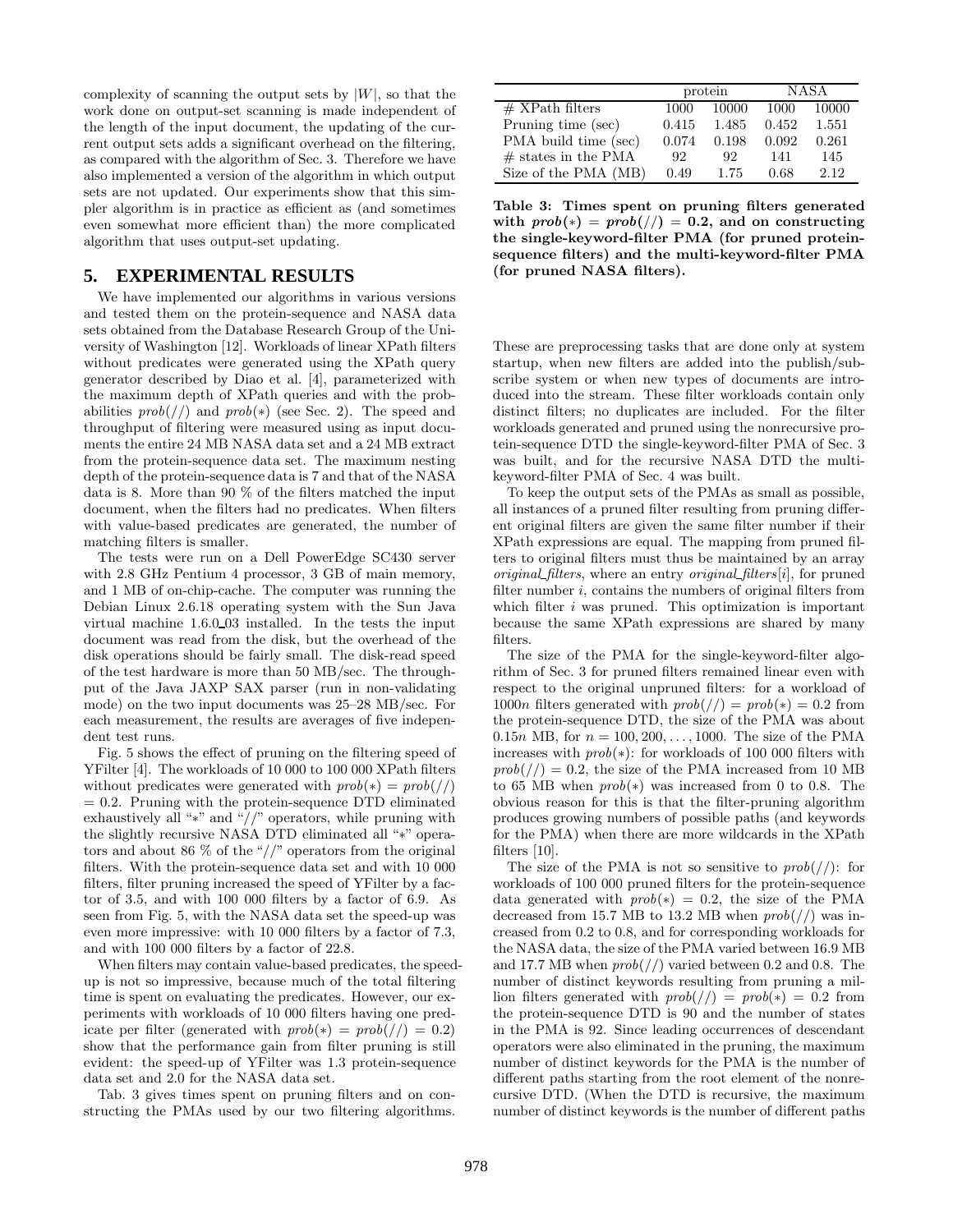

Figure 5: Filtering time of a 24 MB XML document extracted from (a) the protein-sequence data set and (b) the NASA data set, using YFilter with original unpruned filters ("YFilter") and with pruned filters ("YFilter pruned"). The XPath filters without predicates were generated with  $prob(*) = prob// = 0.2$ .

without cycles in the DTD.) Due to the fact that keywords are shared by many pruned filters, the PMA has not very many states even for a large number of filters. The most memory is consumed by the data structure used to store the output sets of states.

We measured the times spent by our filtering algorithms on various workloads with unpruned and pruned filters and compared the times with those spent by YFilter [4]. With sets of 100 000 unpruned filters generated from the NASA DTD with  $prob(*) = 0$  (i.e., no wildcards) and  $prob//)$  $= 0.2, 0.4$  and 0.6, our multi-keyword-filter algorithm of Sec. 4 exhibited a performance comparable to that of YFilter when the maximum depth of the generated filters was set to that of the input document. With the nonrecursive proteinsequence data our algorithm performed better than YFilter, but with the highly recursive Treebank data [12] YFilter performed better than our algorithm. For these tests, our PMA was built using the optimization that for each different XPath expression only one filter number is maintained in the output sets; these filter numbers are mapped to corresponding numbers of original filters using the table original filters (see above).

With pruned filters our algorithm exhibits a better performance than YFilter. Tab. 4 shows filtering times of the 24 MB input document extracted from the protein-sequence database when filtered with pruned filters using our singlekeyword-filter algorithm of Sec. 3 and YFilter. Workloads of 10 000 and 100 000 filters were generated from the nonrecursive protein-sequence DTD with different values of  $prob(*)$ and  $prob(\frac{1}{1})$ , and the filters were pruned eliminating all wildcards "∗" and all descendant operators "//". The figures show that the filtering speed of our algorithm is 2 to 3 times that of YFilter. Curiously enough, for both algorithms, the filtering speed is in some cases slightly better with 100 000 filters than with 10 000 filters. Experiments done by Green et al. [6] show a similar behavior. They report that the filtering speed of YFilter on the protein-sequence data is higher with 10 000 filters than with 1 000 filters for filters generated with  $prob(*) = prob// = 0$ .

Tab. 5 shows filtering times of the NASA 24 MB input document when filtered with pruned filters using our multikeyword-filter algorithm of Sec. 4 and YFilter. Workloads of 10 000 and 100 000 filters were generated from the recursive NASA DTD with the same values of  $prob(*)$  and  $prob//)$  as with the protein-sequence data. In this case the filters were pruned eliminating all wildcards "∗", but because of recursion some descendant operators "//" were left in the filters. The figures show that our algorithm and YFilter have more or less the same performance on this data. For greater prob(∗) values our algorithm is slightly better than YFilter while for greater  $prob//)$  values YFilter is slightly better than our algorithm. For our algorithm, greater  $prob(*)$  values mean more pruning (since all wildcards are eliminated) while greater  $prob//$  values mean that more descendant operators remain in the pruned filters (cf. Tab. 2).

As both our filtering algorithms allow leading occurrences of the descendant operator to remain in the filters, we also ran tests on pruned workloads in which the elimination of descendant operators was restricted to non-leading occurrences. With 100 000 filters for the NASA data, the performance gain from eliminating also leading descendant operators was 37 % for YFilter and 30 % for our multi-keywordfilter algorithm. Eliminating also leading descendant operators decreased the number of distinct keywords from 707 to 143, and the number of states in the PMA from 729 to 145. Tests with the protein-sequence data showed that for our single-keyword-filter algorithm the effect of elimination of leading descendant operators is insignificant.

When the maximum depth of the generated XPath filters was set to a much higher value than the actual depth of the data, the performance of our filtering algorithm decreased. An obvious reason for this is that the number of matching filters decreases when the workload contains such "too deep" filters; such filters cause the frontier and output sets to be updated back and forth. The performance of YFilter somewhat increased when the workload contained "too deep" filters.

We also measured the throughput of filtering using the en-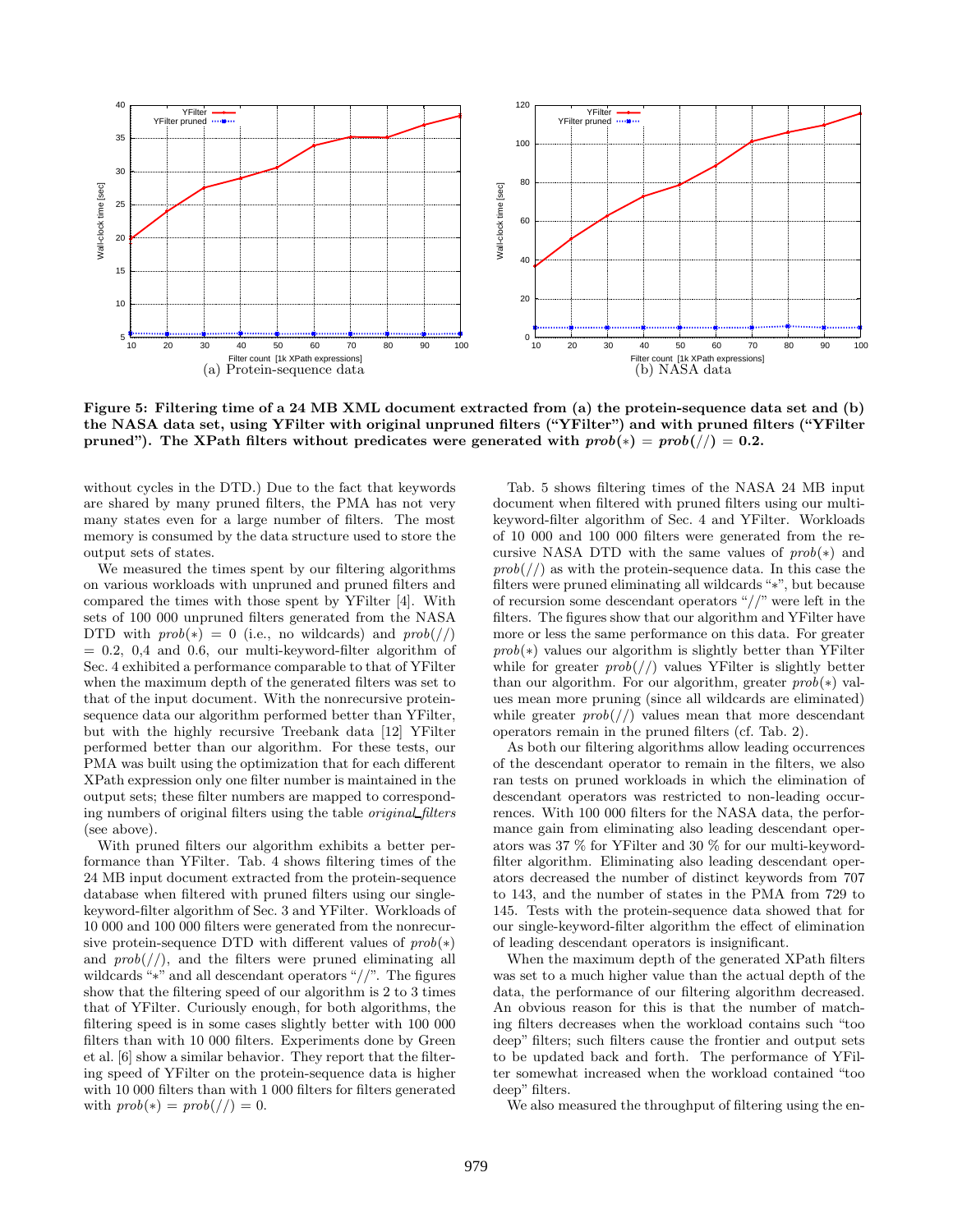|           |                  | our PMA |         | YFilter |         |
|-----------|------------------|---------|---------|---------|---------|
| $prob(*)$ | $prob//\wedge$   | 10 000  | 100 000 | 10 000  | 100 000 |
| 0.2       | 0.2 <sub>1</sub> | 2.026   | 2.062   | 5.610   | 5.473   |
| 0.2       | 0.4              | 2.039   | 2.076   | 5.556   | 5.593   |
| 0.2       | 0.6              | 2.063   | 2.046   | 5.609   | 5.562   |
| 0.4       | 0.2              | 2.023   | 2.105   | 5.536   | 5.616   |
| 0.6       | 0.2 <sub>1</sub> | 2.069   | 1.882   | 5.555   | 5.618   |

Table 4: Filtering time (in seconds) of an 24 MB input document with 10 000 and 100 000 pruned XPath filters generated from the nonrecursive protein-sequence DTD, for the single-keyword-filter algorithm of Sec. 3 and for YFilter.

|           |                     | our PMA |         | YFilter |         |
|-----------|---------------------|---------|---------|---------|---------|
| $prob(*)$ | $prob(\frac{1}{2})$ | 10 000  | 100 000 | 10 000  | 100 000 |
| 0.2       | 0.2                 | 3.390   | 5.694   | 5.099   | 5.107   |
| 0.2       | 0.4                 | 4.647   | 6.625   | 5.765   | 5.063   |
| 0.2       | $0.6\,$             | 4.927   | 7.170   | 5.142   | 5.023   |
| 0.4       | 0.2                 | 3.730   | 5.286   | 5.038   | 5.063   |
| 0.6       | 0.2 <sub>1</sub>    | 4.465   | 4.719   | 5.040   | 5.100   |

Table 5: Filtering time (in seconds) of an 24 MB input document with 10 000 and 100 000 pruned XPath filters generated from the recursive NASA DTD, for the multi-keyword-filter algorithm of Sec. 4 and for YFilter.

tire protein-sequence database of 683 MB as the input document. In this case the parser throughput was 27 MB/sec and the filtering throughput (with single-keyword filters) was 15.7 MB/sec for one million filters. The throughput is better for bigger input documents, because the reporting of the matched filters, the initialization of the PMA (Algorithm 6) and the warm-up phase of the SAX parser are then amortized by the length of the input document.

Green et al. [6] have compared the filtering speed of their lazy DFA algorithm with that of YFilter on the proteinsequence database. They also generated the filter workload with YFilter's generator with  $prob(*) = prob//) = 0.1$ . With these settings and 100 000 unpruned filters the lazy DFA was 8.3 times faster than YFilter. Our preliminary experiments with the lazy DFA indicate that also this method can gain from filter pruning.

## **6. RELATED WORK**

This work was inspired by recent automata-based methods for XPath query evaluation [4, 6, 9], and by the querypruning technique of Fernández and Suciu [5] who used graph schemas to optimize regular path expressions. The idea of query pruning is that the selectivity of the schema is embedded into the queries. The technique of Fernández and Suciu [5] takes a user-provided query (a path expression) and a graph schema as input and constructs the product automaton of two NFAs: one that accepts the paths denoted by the query and another that accepts the paths denoted by the graph schema; from this product NFA, a pruned query is constructed by taking into account only those paths in the NFA that lead from the initial state to one of the final

states. Lee et al. [8] present a very similar idea for pruning XPath filters with a DTD: they construct the product automaton of an automaton representing the XPath filters and an automaton representing the DTD.

The pruning techniques of Fernández and Suciu [5] and Lee et al. [8] thus use the graph schema to add selectivity to the filters while in all cases keeping the size of the pruned filters polynomial in the sum of the sizes of the original filters and the graph schema. Our approach to pruning XPath filters is different (Sec. 2). Our goal is use the DTD to eliminate certain operators altogether ("∗") and to reduce the number of certain operators to the extent possible (nonleading " $\frac{1}{2}$ "). In this way it may be possible to use a more efficient filtering algorithm such as the single-keyword-filter algorithm of Sec. 3 (possible when no non-leading "//" operators remain) and to speed up a general filtering algorithm such as the multi-keyword-filter algorithm of Sec. 4 (which gains even from partial elimination of " $\frac{1}{2}$ " operators).

The elimination of all descendant operators " $//$ " is only possible for nonrecursive DTDs, and eliminating all wildcards "∗"may lead to pruned filters of size exponential in the sum of the sizes of the original filters and the DTD, even for nonrecursive DTDs. However, several heuristics can be used to restrict operator elimination in our pruning algorithm to keep the size of the pruned filters polynomial. On the other hand, in our experiments thus far the PMA representation of pruned filters has remained moderate even if all wildcards are eliminated.

We have shown that, besides our filtering algorithms, also the NFA-based YFilter algorithm of Diao et al. [4] can gain significantly from filter pruning. When all wildcards and all non-leading descendant operators can be eliminated from the filters, the path-sharing principle used in the construction makes YFilter's NFA come close to our PMA. However, a marked difference between YFilter's NFA and our PMA is that our PMA is always deterministic, no matter how many descendant operators remain in the pruned filters. On the other hand, YFilter allows wildcards to remain in pruned filters, while our algorithms do not.

In the DFA-based filtering algorithm of Green et al. [6], the goal is to circumvent the exponential growth of the DFA by constructing it lazily. They have shown that the size of the DFA is guaranteed to remain within tractable limits if the DTD is nonrecursive or contains only simple cycles. However, in the case of a more complex DTD the algorithm may still run out of memory. To improve the memory usage of DFA-based algorithms, Onizuka [9] suggests partitioning the set of XPath filters into clusters and constructing a DFA for each cluster.

Our filtering algorithms are derived from the classical Aho– Corasick PMA [1], with added facilities for reporting matching filters, backtracking for matching paths in tree-structured input, and for matching sequences of keywords in paths. In all cases, our PMA is of size linear in  $|W|$ , the sum of the sizes of the (pruned) filters. Moreover, our single-keywordfilter algorithm (which can be used when all non-leading descendant operators are eliminated) runs in time linear in  $|W| + |x|$ , and even our multi-keyword-filter algorithm has a worst-case time bound that is below  $O(|W| \cdot |x|)$ , the time spent on simulating an NFA of size  $|W|$  on an input string of length  $|x|$ .

Our method can be considered to somehow fall in between the lazy-DFA method and the path-sharing NFA-